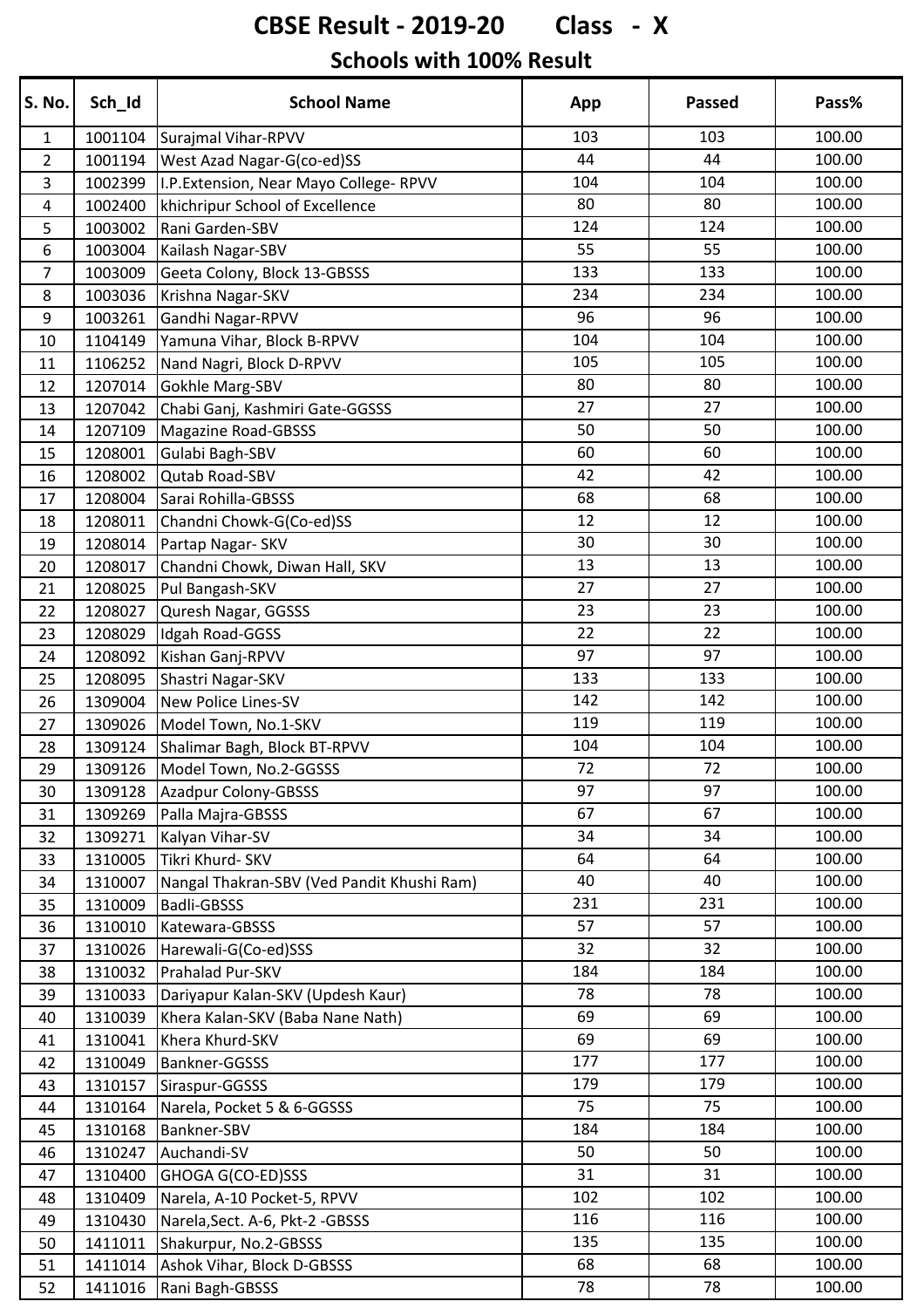## **CBSE Result - 2019-20 Class - X**

#### **Schools with 100% Result**

| S. No. | Sch_Id  | <b>School Name</b>                         | App | <b>Passed</b> | Pass%  |
|--------|---------|--------------------------------------------|-----|---------------|--------|
| 53     | 1411019 | <b>Bharat Nagar-GBSSS</b>                  | 37  | 37            | 100.00 |
| 54     | 1411029 | Keshavpuram-SBV                            | 95  | 95            | 100.00 |
| 55     | 1411030 | Shakurpur, No.2-SKV                        | 141 | 141           | 100.00 |
| 56     | 1411035 | <b>Wazirpur Village-SV</b>                 | 80  | 80            | 100.00 |
| 57     | 1411038 | Anandwas-GGSSS                             | 127 | 127           | 100.00 |
| 58     | 1411041 | Pitampura, Block SU-GGSSS                  | 69  | 69            | 100.00 |
| 59     | 1411042 | Saraswati Vihar, Block A-GGSSS             | 98  | 98            | 100.00 |
| 60     | 1411043 | Rani Bagh-GGSSS                            | 86  | 86            | 100.00 |
| 61     | 1411123 | Saraswati Vihar, Block C-SV                | 104 | 104           | 100.00 |
| 62     | 1411125 | Shakurpur, No.1-GGSSS                      | 135 | 135           | 100.00 |
| 63     | 1411178 | Sainik Vihar-G(Co-ed)SSS                   | 59  | 59            | 100.00 |
| 64     | 1412291 | Rohini, Phase-II, Sec-21- RPVV             | 99  | 99            | 100.00 |
| 65     | 1413001 | Chandpur Majra-SV                          | 38  | 38            | 100.00 |
| 66     | 1413009 | Nizam Pur-G(Co-Ed)SSS                      | 30  | 30            | 100.00 |
| 67     | 1413028 | Qutabgarh-SKV                              | 110 | 110           | 100.00 |
| 68     | 1413076 | Rohini, Sector 11-RPVV                     | 104 | 104           | 100.00 |
| 69     | 1413333 | Rohini School of Excellence, Sector-17     | 80  | 80            | 100.00 |
| 70     | 1514003 | Khyala, J.J. Colony, No.1-GBSSS            | 83  | 83            | 100.00 |
| 71     | 1514017 | Vikas Puri, Distt. Centre-SKV              | 77  | 77            | 100.00 |
| 72     | 1514018 | Ashok Nagar-GGSSS                          | 82  | 82            | 100.00 |
| 73     | 1515001 | Jaidev Park-SV                             | 74  | 74            | 100.00 |
| 74     | 1515023 | Punjabi Bagh, No.2-SKV                     | 116 | 116           | 100.00 |
| 75     | 1516018 | Moti Nagar SKV                             | 118 | 118           | 100.00 |
| 76     | 1516019 | Basai Darapur-SKV                          | 69  | 69            | 100.00 |
| 77     | 1516022 | Shadi Khampur-SKV                          | 73  | 73            | 100.00 |
| 78     | 1516025 | Kirti Nagar-GGSSS                          | 72  | 72            | 100.00 |
| 79     | 1516068 | Karampura, Industrial Area-G(Co-ed)SSS     | 43  | 43            | 100.00 |
| 80     | 1617011 | Paschim Vihar, B 3-SKV                     | 139 | 139           | 100.00 |
| 81     | 1617012 | Tikri Kalan-SKV                            | 157 | 157           | 100.00 |
| 82     | 1617028 | Peera Garhi Village- SKV                   | 98  | 98            | 100.00 |
| 83     | 1719001 | R.K. Puram, Sector 12-SV (Jose Marti)      | 86  | 86            | 100.00 |
|        |         | Sarojini Nagar, No.1-SBV (Ganesh Shankar   |     |               |        |
| 84     | 1719002 | Vidyarthi)                                 | 109 | 109           | 100.00 |
| 85     | 1719006 | Sarojini Nagar, No.4-GBSSS                 | 37  | 37            | 100.00 |
| 86     | 1719010 | Moti Bagh I-GBSSS                          | 42  | 42            | 100.00 |
| 87     | 1719027 | Sarojini Nagar, No.3-GGSSS                 | 46  | 46            | 100.00 |
| 88     | 1719029 | Sarojini Nagar, No.1-SKV                   | 57  | 57            | 100.00 |
| 89     | 1719101 | Laxmi Bai Nagar(Co-Ed)-SSS                 | 25  | 25            | 100.00 |
| 90     | 1719102 | Netaji Nagar(Co-Ed)-SV                     | 37  | 37            | 100.00 |
| 91     | 1719104 | R. K. Puram, Sec-5(Co-Ed)-GSSS             | 63  | 63            | 100.00 |
| 92     | 1719130 | R.K. Puram, Sector-13 G(Co-ed)SV           | 29  | 29            | 100.00 |
| 93     | 1720003 | Mehram Nagar-S(Co-ed)V                     | 40  | 40            | 100.00 |
| 94     | 1720008 | Janak Puri, Block D, No.2-GBSSS-1720008    | 61  | 61            | 100.00 |
| 95     | 1720015 | Inderpuri, Budh Nagar, F- Block- SKV       | 82  | 82            | 100.00 |
| 96     | 1720031 | Vasant Kunj, B1-RPVV                       | 69  | 69            | 100.00 |
| 97     | 1821020 | Raj Nagar-II SKV                           | 181 | 181           | 100.00 |
| 98     | 1821024 | Palam Enclave, No.3-GGSSS                  | 47  | 47            | 100.00 |
| 99     | 1821032 | Bijwasan(Bharthal)SBV                      | 166 | 166           | 100.00 |
| 100    | 1821038 | Nanakheri-G(Co-ed)SS                       | 14  | 14            | 100.00 |
| 101    | 1821039 | Bamnoli, Dhulsiras -G(Co-ed) Sr.Sec.School | 67  | 67            | 100.00 |
| 102    | 1821041 | Shahabad Mohammadpur-SBV                   | 38  | 38            | 100.00 |
| 103    | 1821137 | Dwarka Sector-10, RPVV                     | 104 | 104           | 100.00 |